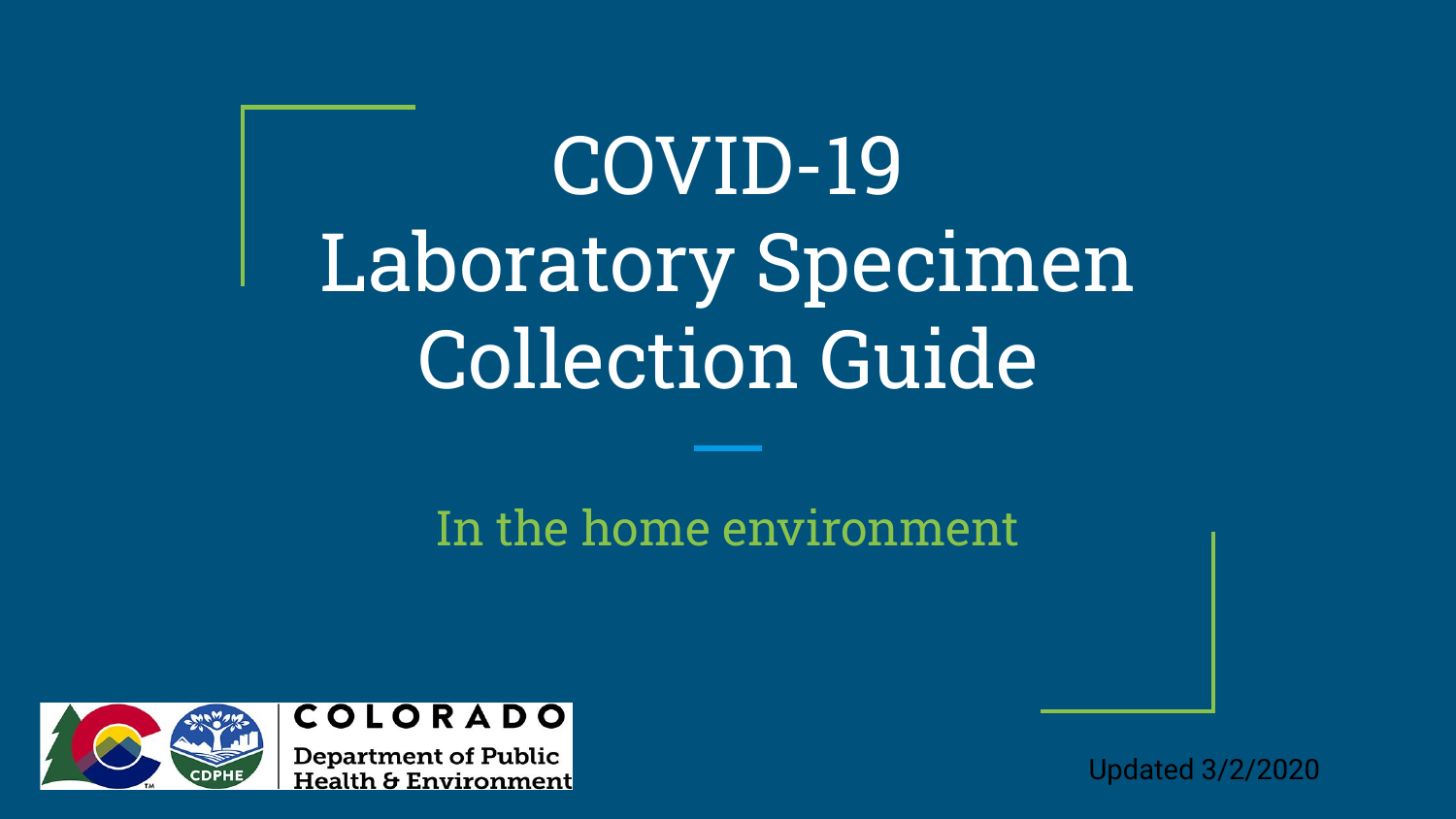## Contact client and prepare for visit

- 1. Inform client of estimated time of arrival
- 2. Obtain preferred area of entry into the home to ensure client privacy
- 3. Confirm if pets will be present and request that pets be secured during home visit
- 4. Provide client with a brief overview of what the client can expect upon your arrival (e.g. client will be called when staff arrives, client should be prepared to step into a separate room and close the door, other household members should exit the entryway and area where specimen collection will occur, staff will be wearing PPE, all efforts will be made to be discreet and maintain client confidentiality)
- $5.$  Determine if the client has a outside trash receptacle with the lid removed, that can be utilized to dispose of used PPE.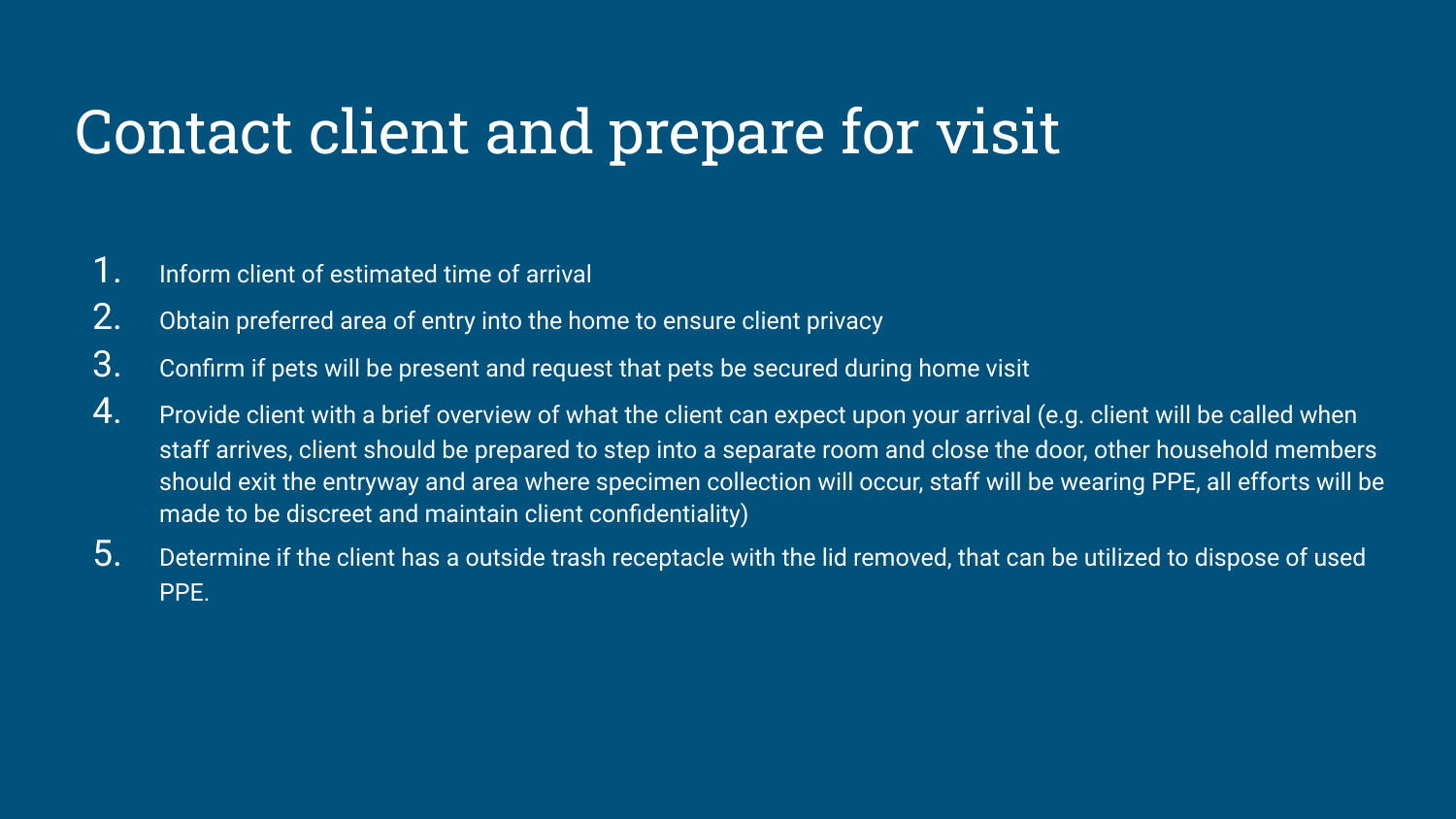# Gather

### Necessary Supplies & Equipment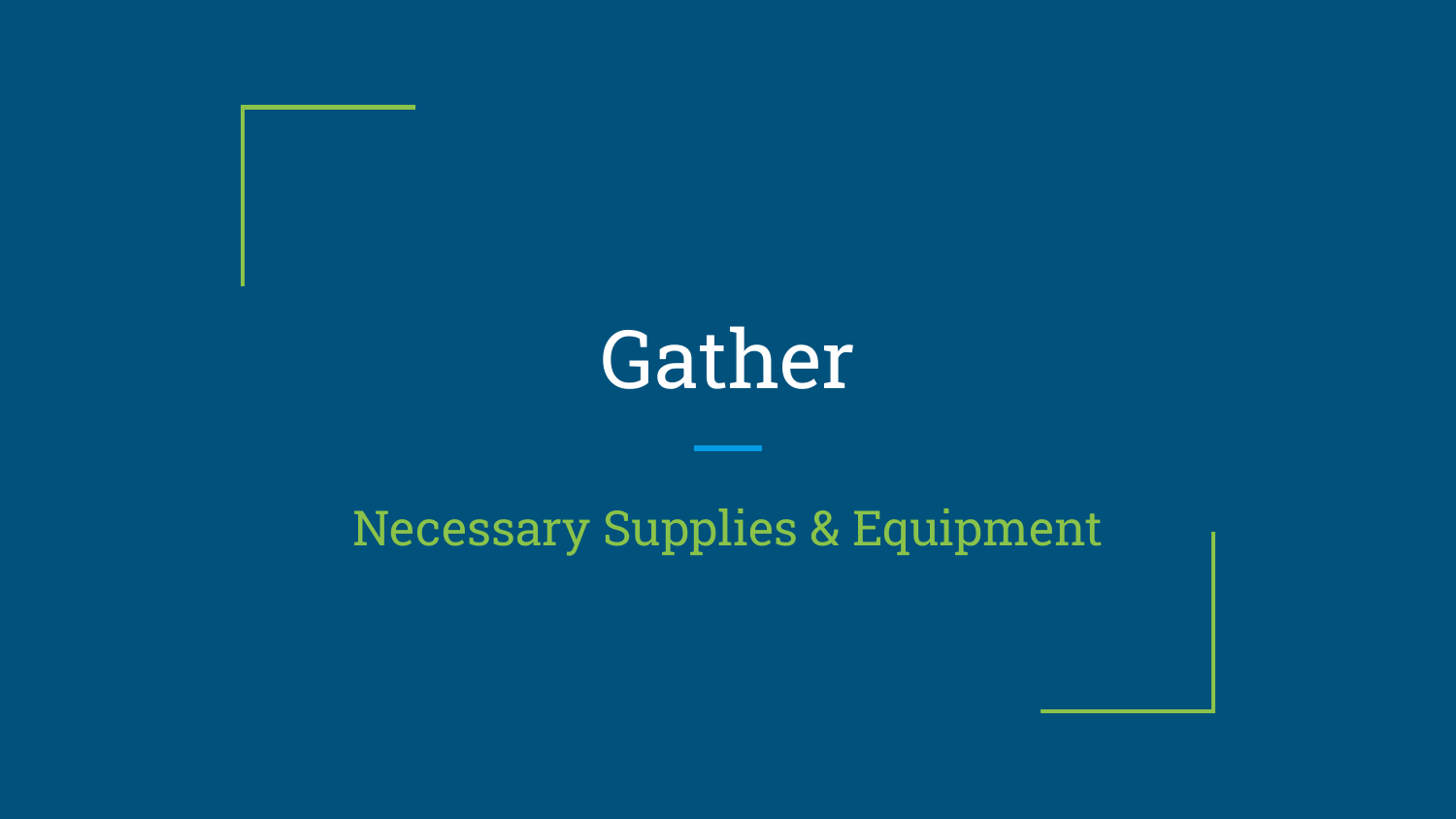## Required PPE

- ❏ 1 pair of disposable health care examination gloves
- ❏ 1 disposable isolation gown
- ❏ Goggles or face shield
- ❏ Fit-tested N95 respirator or higher level of respiratory protection
- ❏ Alcohol based hand gel (60-95% alcohol content)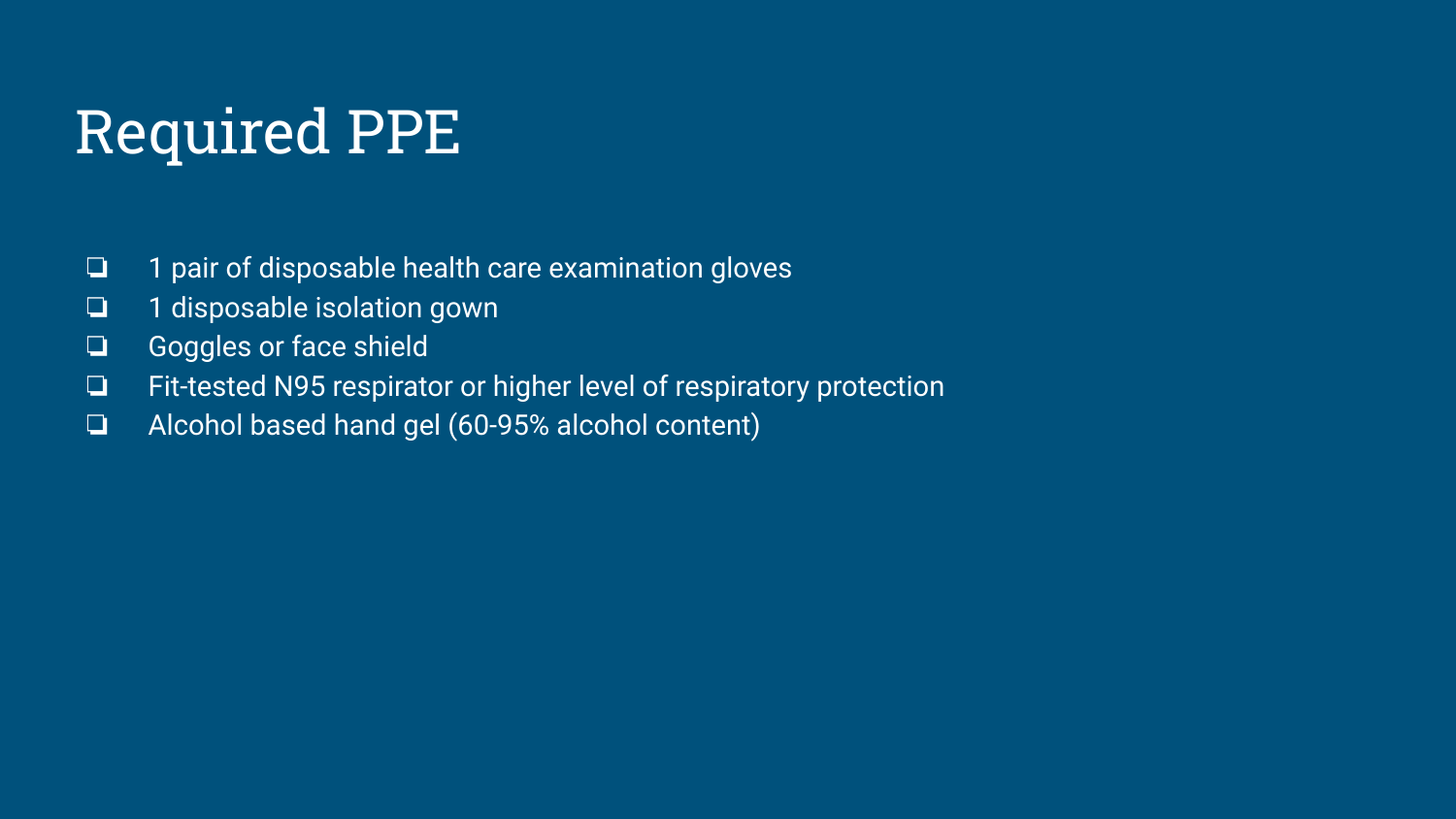

### **COVID-19 PPE: Donning and Doffing**

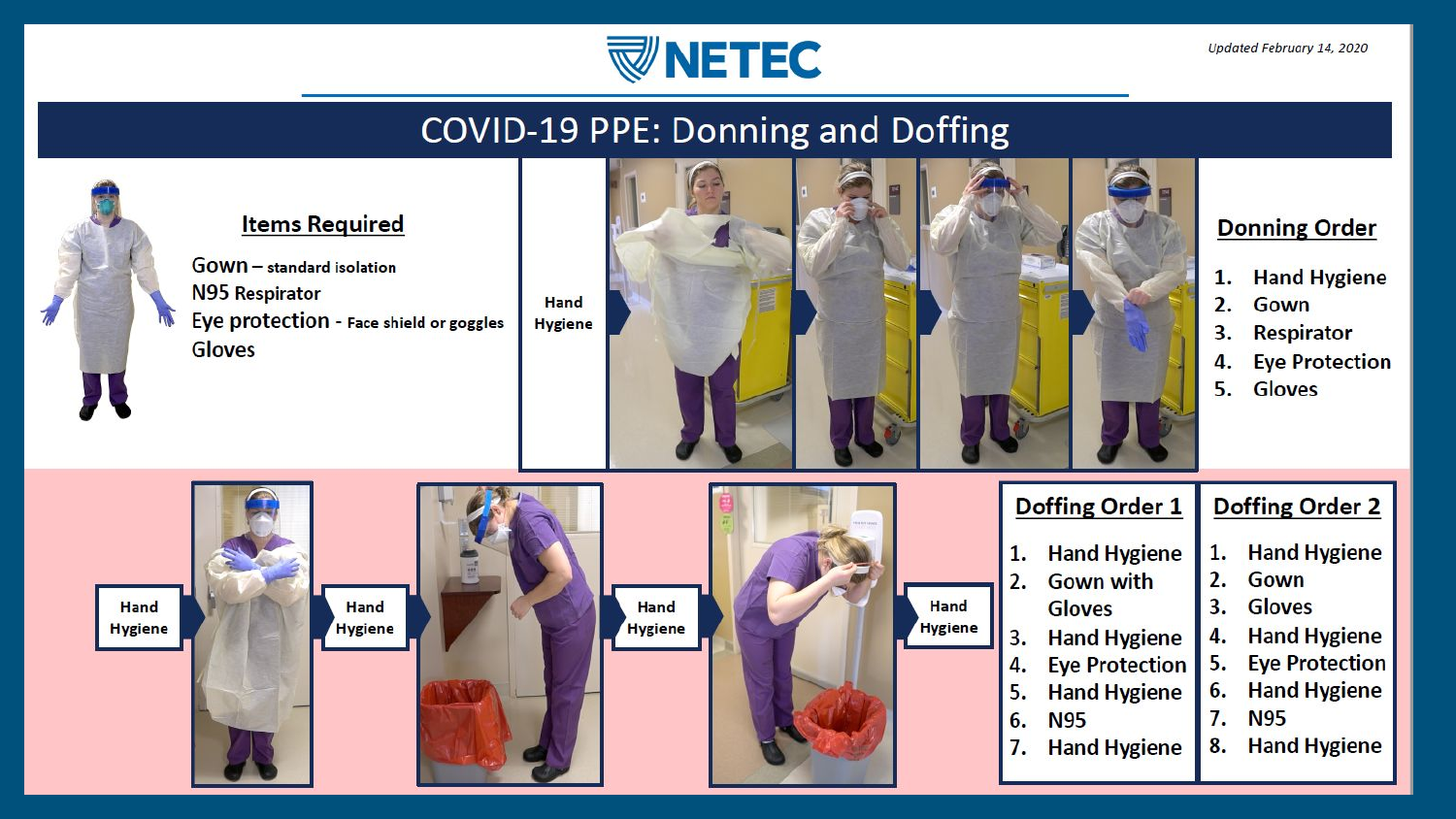### How to Properly Put on and Take off a **Disposable Respirator**

WASH YOUR HANDS THOROUGHLY BEFORE PUTTING ON AND TAKING OFF THE RESPIRATOR.

If you have used a respirator before that fit you, use the same make, model and size.

Inspect the respirator for damage. If your respirator appears damaged, DO NOT USE IT. Replace it with a new one.

Do not allow facial hair, hair, jewelry, glasses, dothing, or anything else to prevent proper placement or come between your face and the respirator. Follow the instructions that come with your respirator.<sup>1</sup>

#### **Putting On The Respirator**



Position the respirator in your hands with the nose piece at your fingertips.



Cup the respirator in your hand allowing the headbands to hang below your hand. Hold the respirator under your chin with the nosepiece up.



The top strap (on single or double strap respirators) goes over and rests at the top back of your head. The bottom strap is positioned around the neck and below the ears. Do not crisscross straps.



Place your fingertips from both hands at the top of the metal nose dip (if present). Slide fingertips down both sides of the metal strip to mold the nose area to the shape of your nose.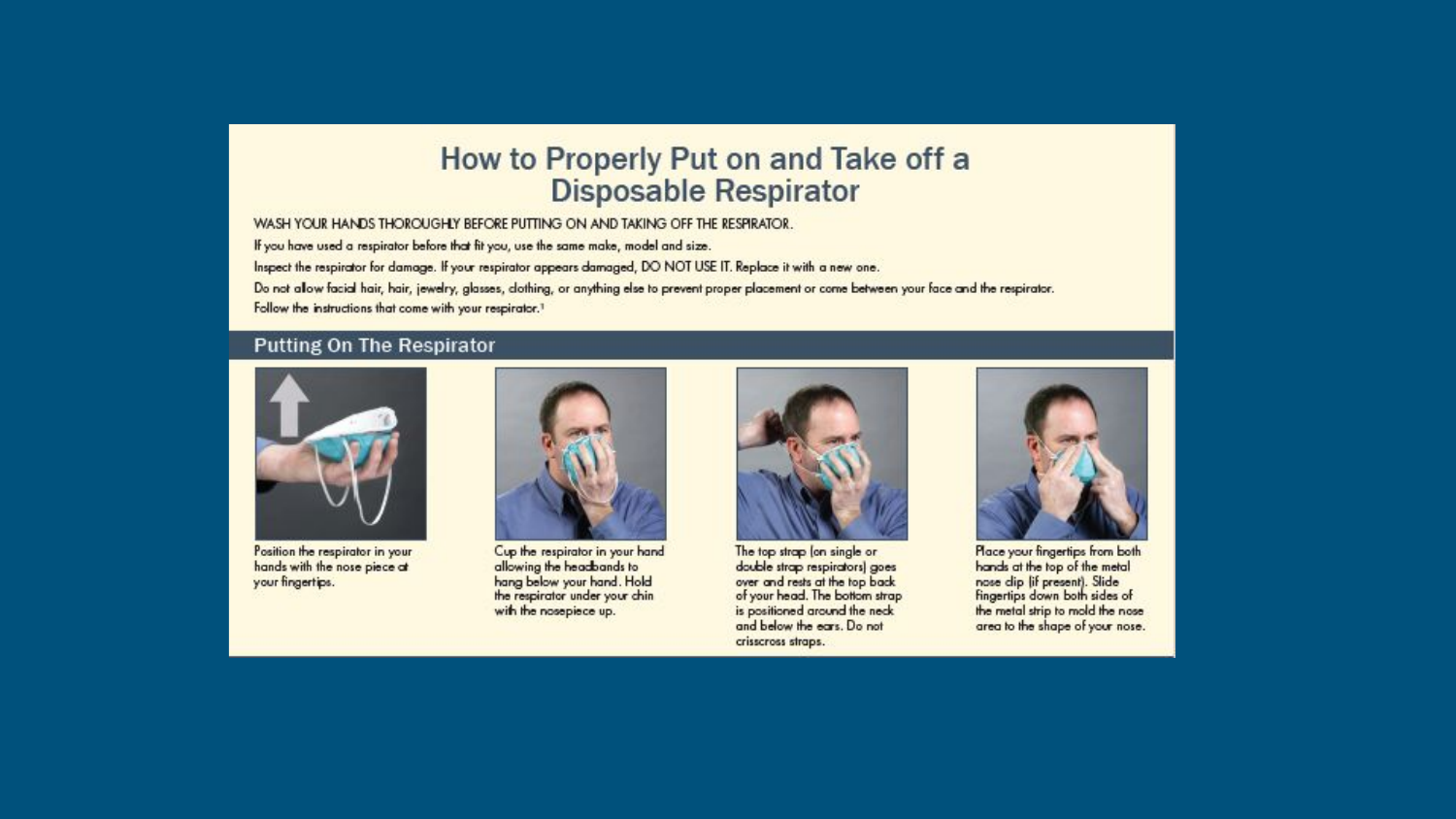### **Checking Your Seal<sup>2</sup>**



Place both hands over the respirator, take a quick breath in to check whether the respirator seals tightly to the face.



Place both hands completely over the respirator and exhale. If you feel leakage, there is not a proper seal.



If air leaks around the nose, readjust the nosepiece as described. If air leaks at the mask edges, re-adjust the straps along the sides of your head until a proper seal is achieved.



If you cannot achieve a proper seal due to air leakage, ask for help or try a different size or model.

### Additional training resources:

Instructional video: <https://www.youtube.com/watch?v=bG6zISnenPg>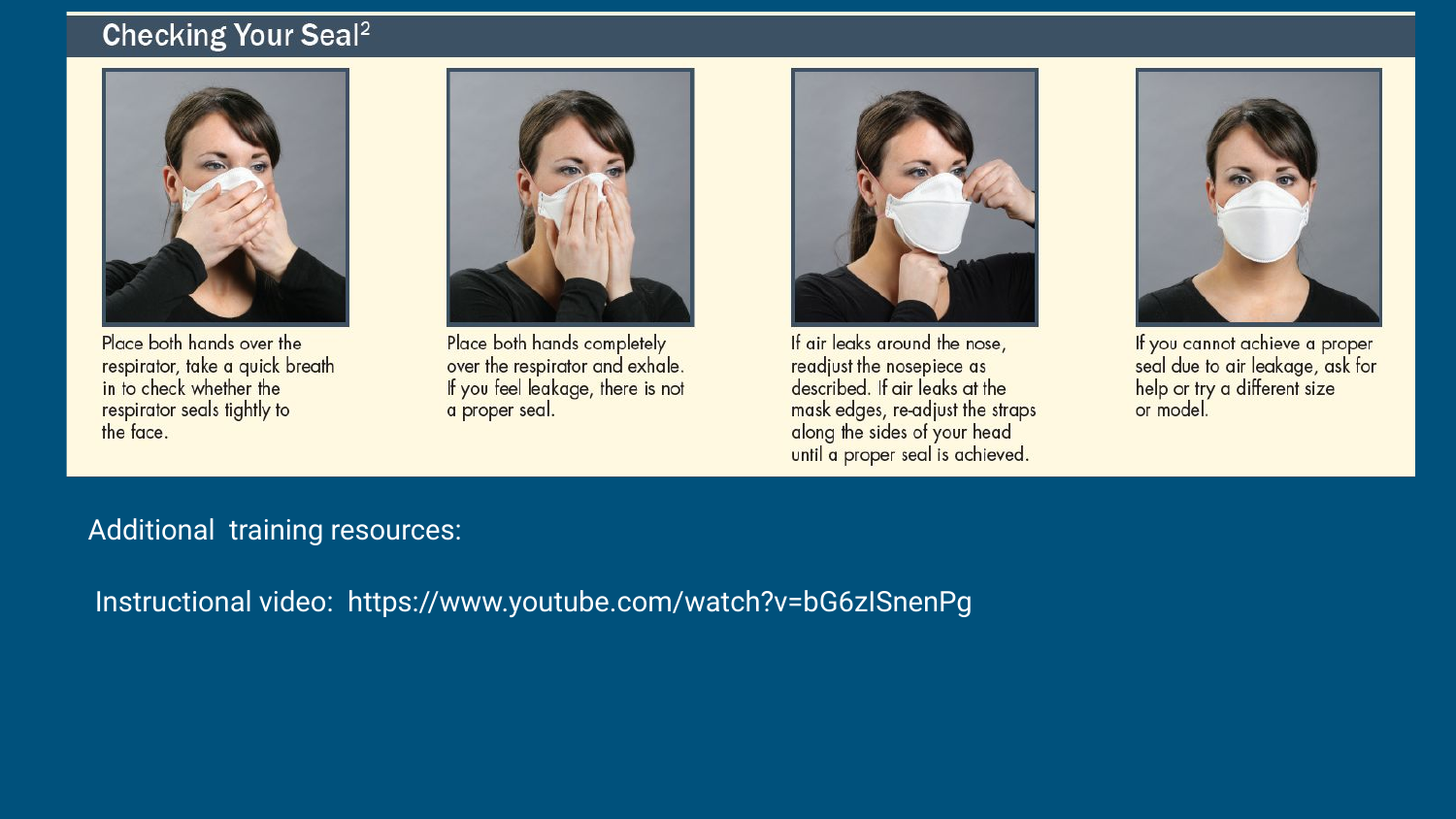## Required Testing Materials

- ❏ 2 sterile dacron/nylon swabs (nothing with a wood shaft)
- $\Box$  2 viral transport media tubes (1-3 ML of sterile transport medium)
- ❏ 1 tongue depressor
- ❏ Marker or 2 labels to place on transport tubes to identify patient, patient date of birth and date collected
- ❏ Tissues for the patient
- ❏ Portable cooler with lid and frozen cold pack
- $\Box$  A box of procedural or face masks for the client to wear prior to collection
- ❏ Kitchen size or larger trash bag to dispose of used PPE if outside trash receptacle is not available.
- ❏ Specimen collection biohazard bags
- ❏ Health care disinfecting wipes effective against COVID-19 or other coronavirus pathogens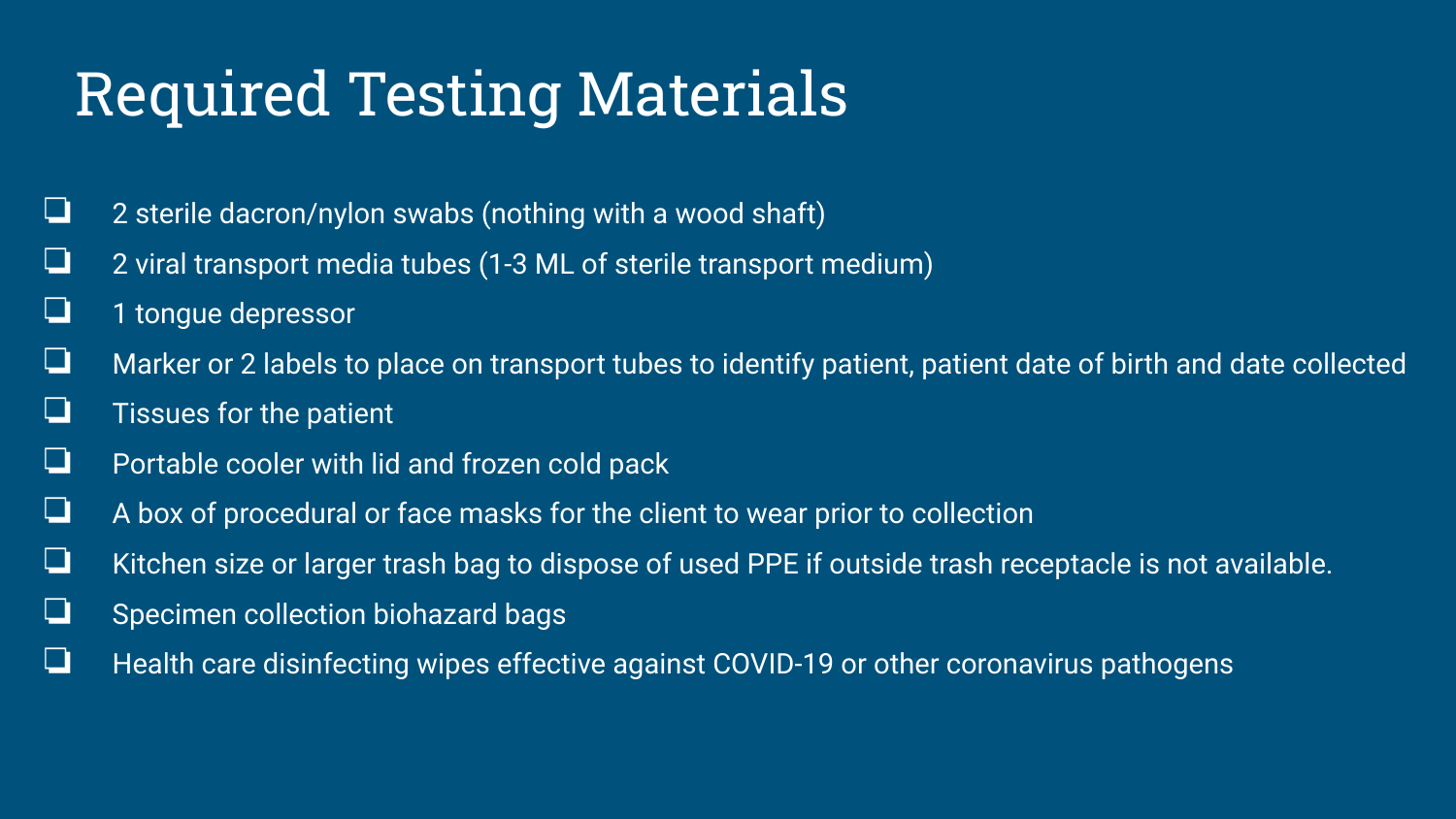## Testing Location

- Collecting NP and/or OP swabs is likely to induce a cough or sneeze.
- Collecting the specimen outdoors is recommended if climate allows.
- If collected within the home, specimen collection should be performed in the area of the home where the individual being tested self-isolates.
	- Only public health personnel and the individual being tested should be in the room when testing is performed.
	- Non-aerosol-generating procedures (e.g. interviewing) should be performed before aerosol-generating procedures. Aerosol-generating procedures (collecting NP/OP specimens) should be the last activity performed just before leaving the home.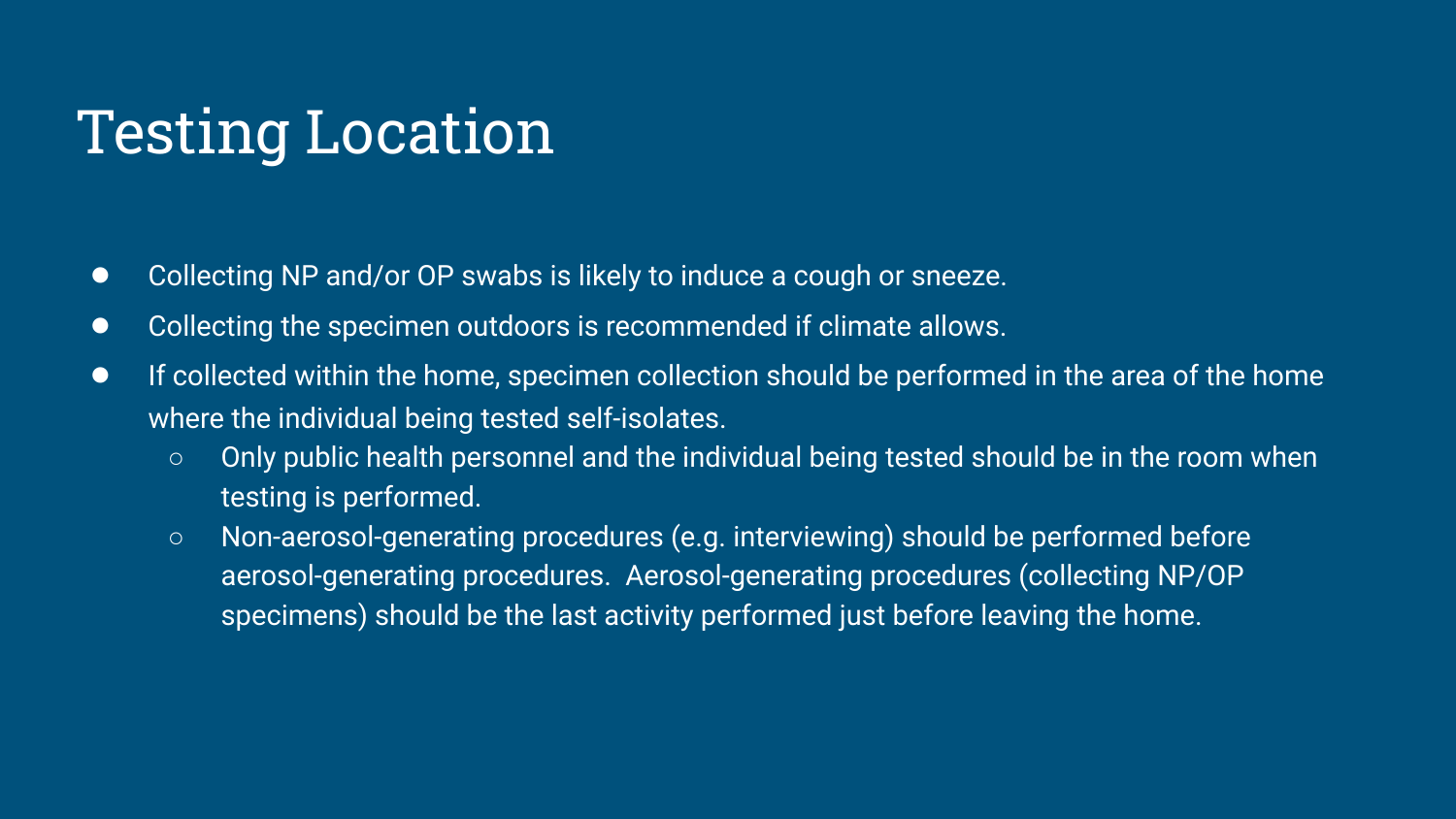### Collect Nasopharyngeal swab AND oropharyngeal swab (NP/OP swab) whenever possible

Use only synthetic fiber swabs with plastic shafts. Do not use calcium alginate swabs or swabs with wooden shafts, as they may contain substances that inactivate some viruses and inhibit PCR testing.

Place swabs immediately into sterile tubes containing 2-3 ml of viral transport media.

NP and OP specimens should be kept in separate vials.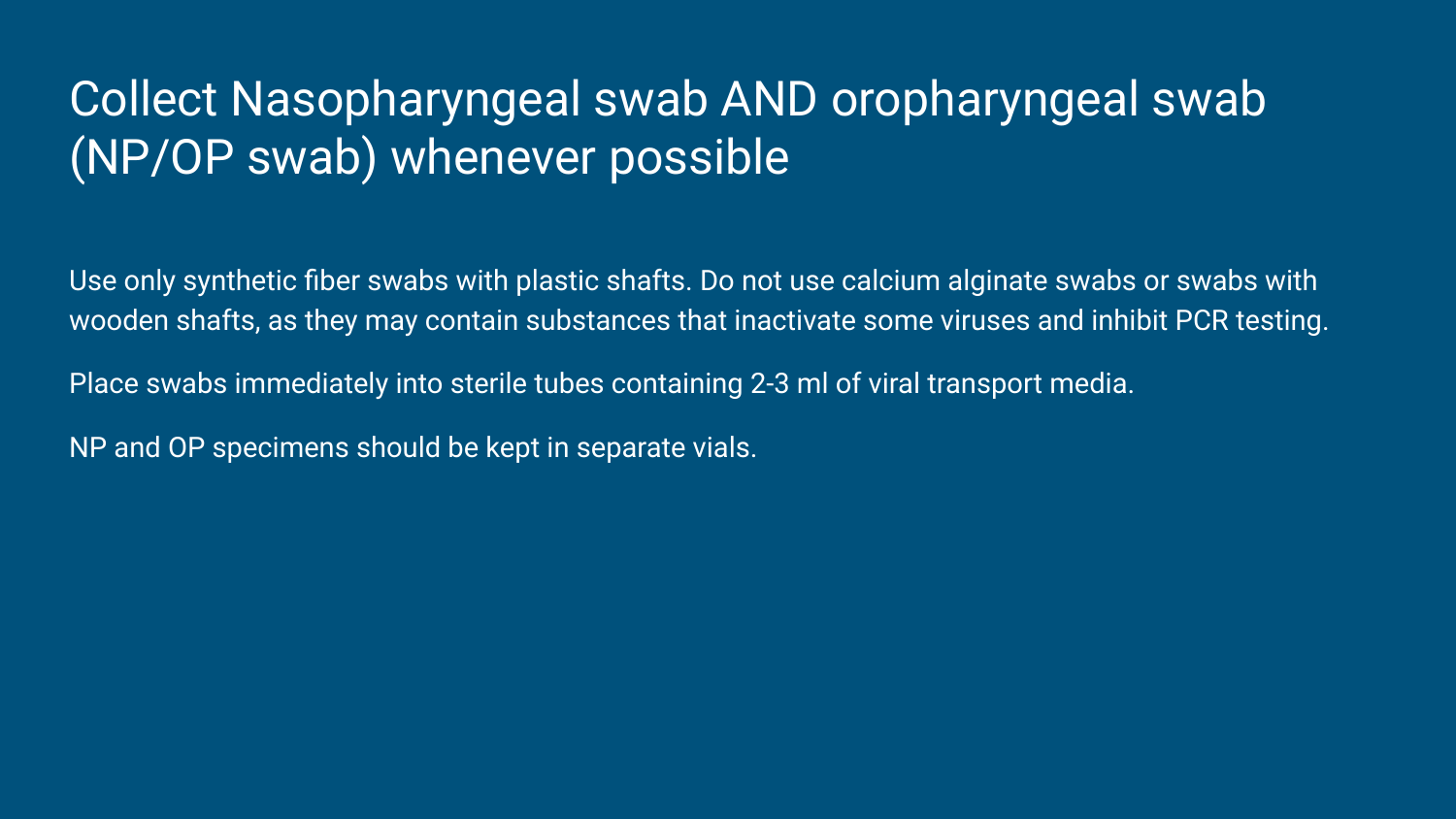

### Examples of appropriate swabs

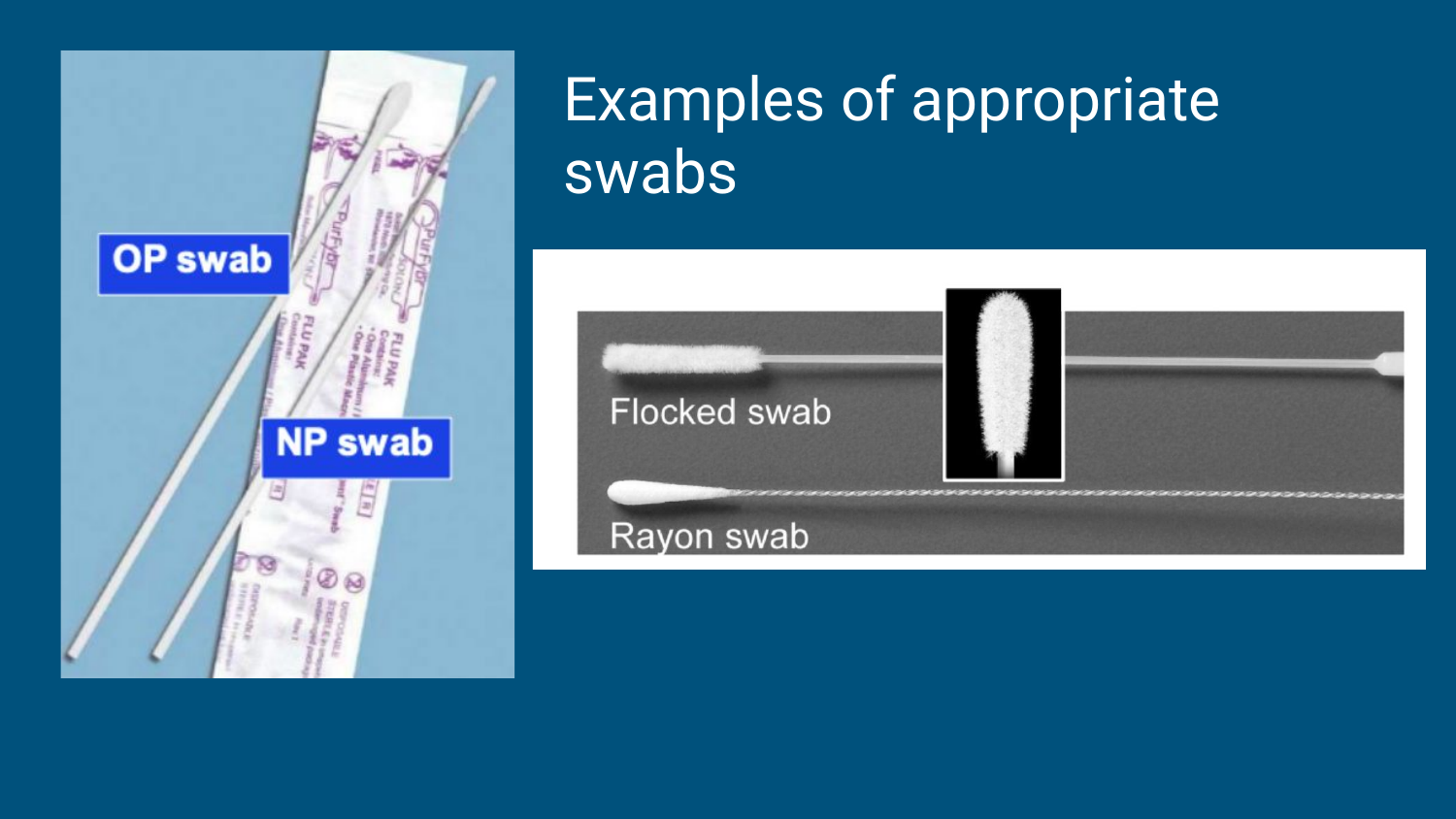## Specimen collection at private residence.

- 1. Phone client to notify of arrival at residence. Label the containers of viral media transport with client information including: name/date of birth, date collected and specimen type prior to entering residence.
- 2. Locate the trash receptacle outside of the home for PPE disposal, (do not wear contaminated PPE inside of personal vehicle) be sure to remove the lid if necessary.
- 3. Place the portable cooler containing a cold pack outside of the clients home with the lid removed, in preparation for dropping the specimen into the cooler after collection. Place several disinfecting wipes inside of the cooler to prepare to clean the outside of the specimen bags when completed.
- 4. Perform Hand Hygiene with alcohol based hand rub prior to donning PPE
- 5. Don required PPE (gown, gloves, respirator, eye protection) prior to entering the clients residence (consider utilizing garage, backyard or other secluded area outside the home to provide privacy).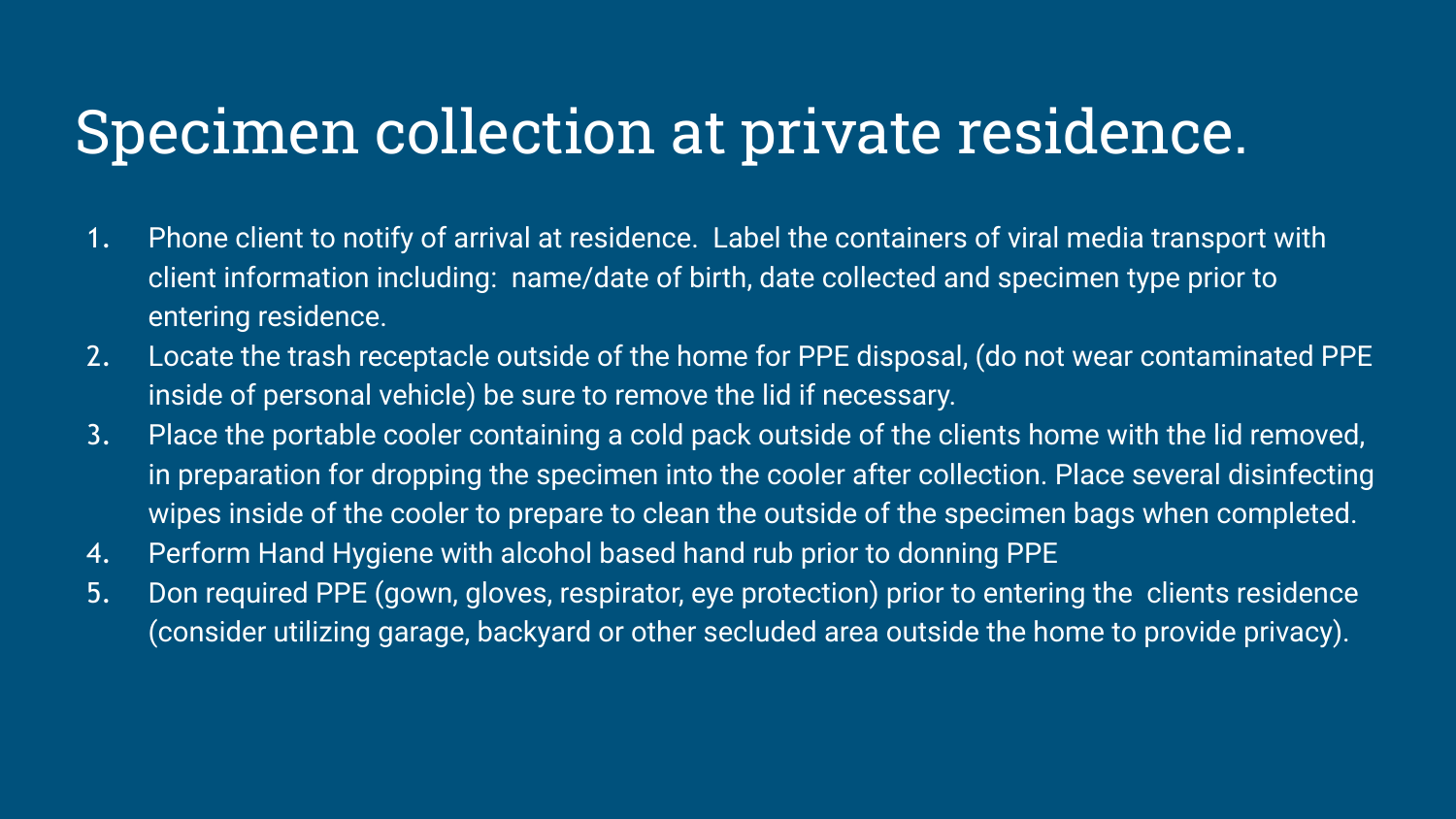## Specimen collection at private residence.

- 6. Ask client to proceed to the previously agreed upon location within the home or outside of the home (climate permitting) to collect the specimens. If collecting within the home, specimens should be collected in the room that the client is self-isolating and other household members should not be present.
- 7. Ask client to verify personal information on specimen container prior to collection.
- 8. Perform specimen collection and exit the clients home if collected inside. Once outside of the residence, obtain the previously placed disinfecting wipes and clean the outside of the specimen bags. Place the disinfected specimen bag within the cooler while avoiding handling the cooler with contaminated ppe and/or hands.
- 9. Perform hand hygiene using alcohol hand gel on your gloved hands.
- 10. Remove PPE, placing all items into the outside trash receptacle and cover with lid if available. If lid is not available consider placing used ppe within a sealed trash bag.
- 11. Perform hand hygiene.
- 12. Place cooler into the car and secure lid, perform additional hand hygiene.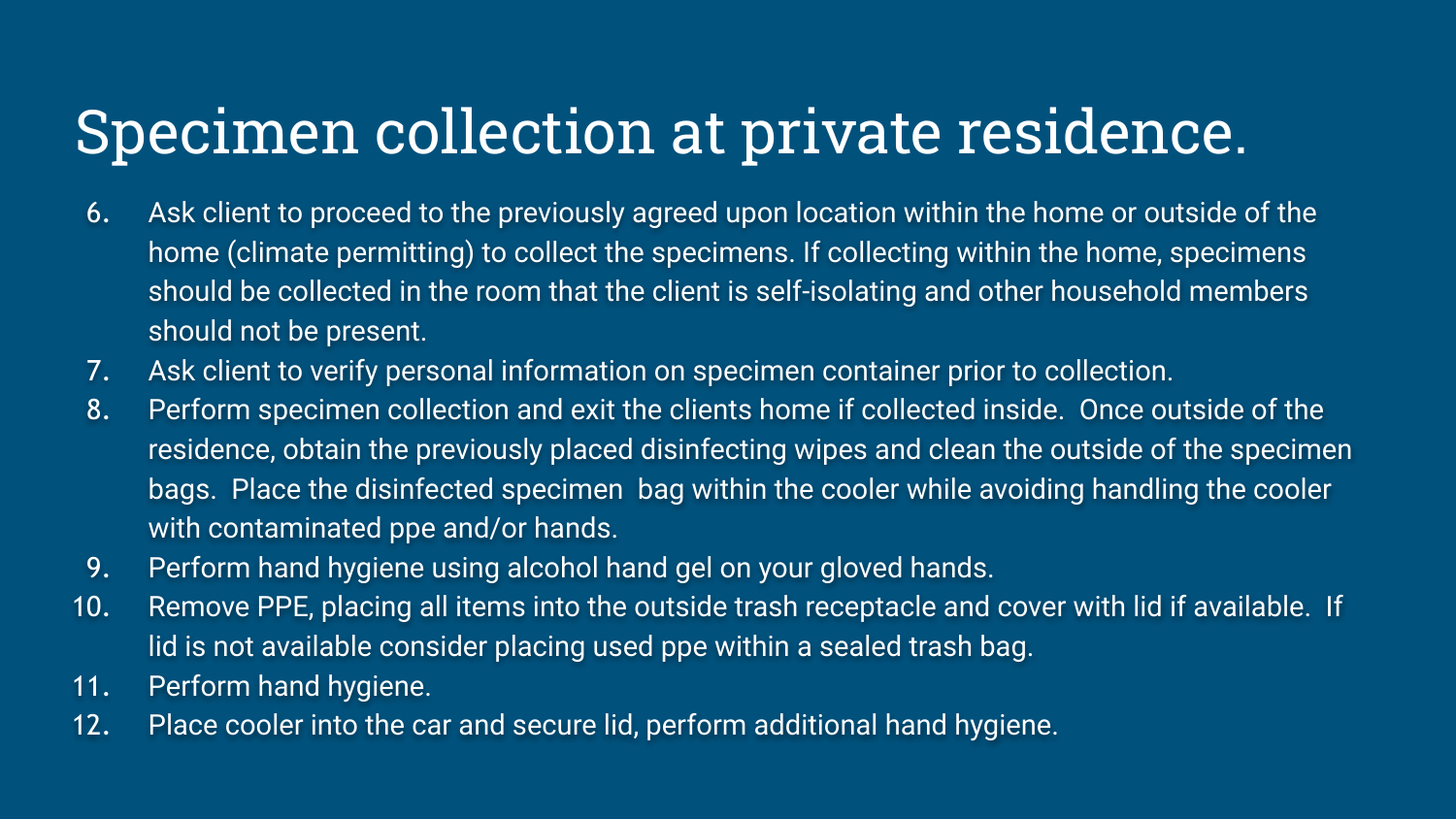

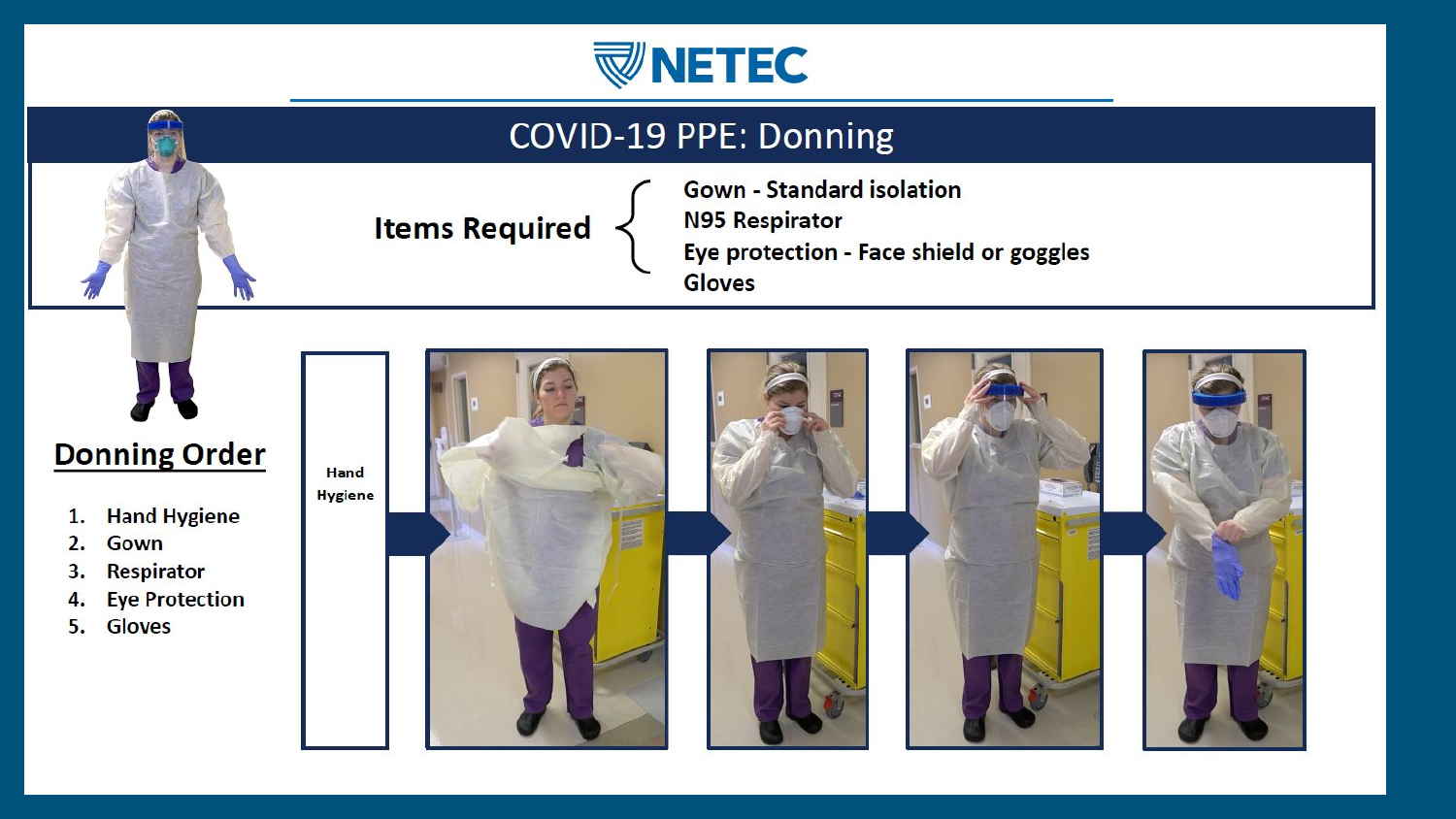## Nasopharyngeal Specimen Collection

### Nasopharyngeal culture



A sterile swab is passed gently through the nostril and into the nasopharynx

#### **Steps to Collect Specimen**

- 1. Ask the pt to blow their nose to clear nasal passage of excessive mucus. Have the person dispose of the used tissue in a waste receptacle.
- 2. Tilt the patient's head back 70 degrees. It may be helpful to have the pt. rest their head against a wall or hard surface during specimen collection.
- 3. Insert swab into the nostril. (Swab should reach depth equal to the distance from nostril to outer opening of the ear. ). Leave in place for 5-10 seconds to absorb secretions.
- 4. Slowly remove swab while rotating it.
- 5. Place the tip of swab into sterile viral transport media tube and snap/cut off the applicator stick. Ensure lid is tightly closed.
- Image Courtesy US National Library of Medicine **1990 120 Comment Container in a biohazard transport bag.**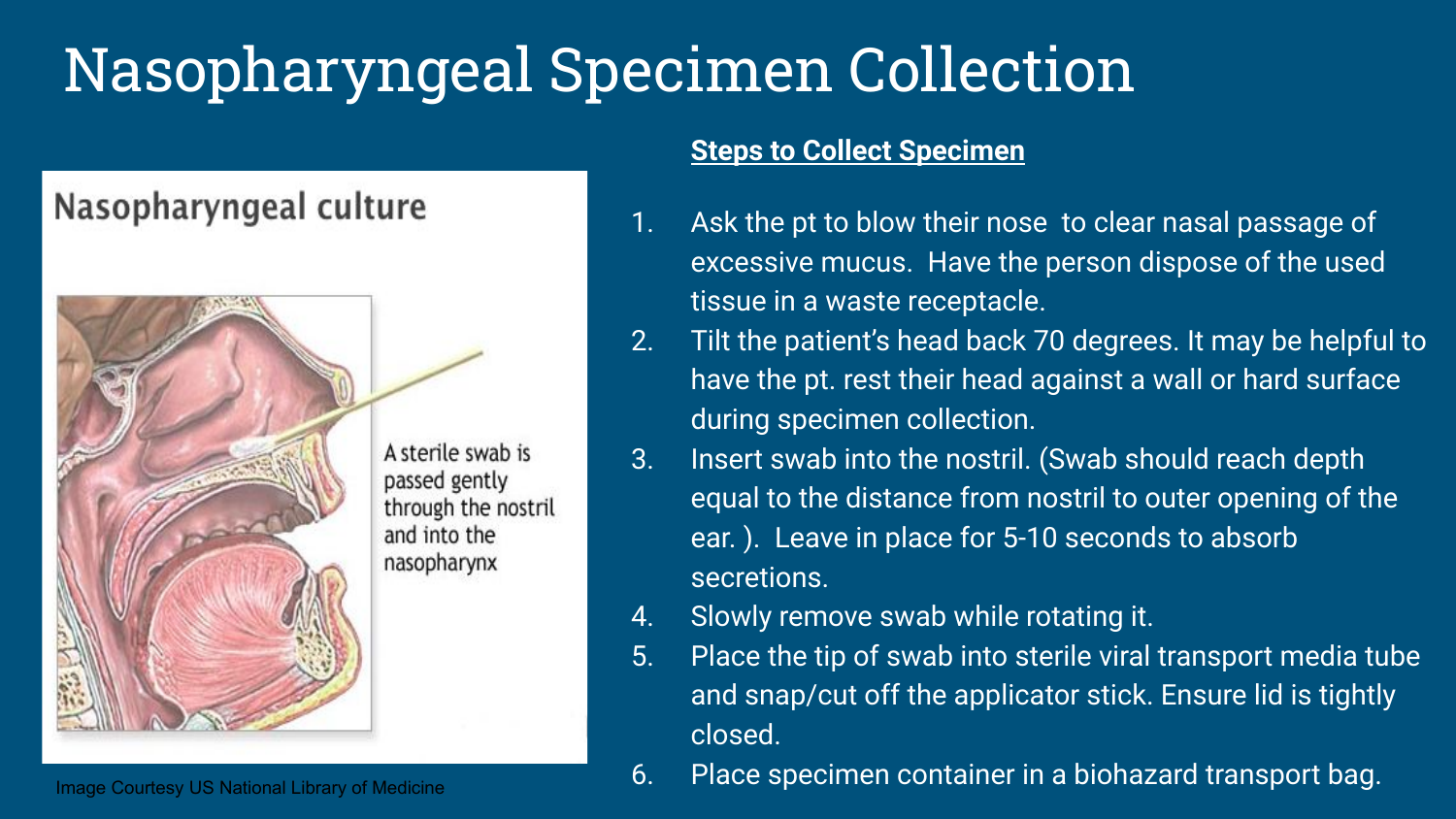## Oropharyngeal Specimen Collection

# Throat swabs Swab Throat is swabbed in the area of the tonsils Tonsil

- 1. Take a second dry polyester swab, use the tongue depressor to keep the tongue from interfering with specimen collection, insert swab into mouth, and swab the posterior pharynx and tonsillar areas. (Avoid the tongue and teeth.)
- 2. After collection place the tip of swab into sterile viral transport media tube and snap/cut off the applicator stick, close the cap tightly.
- 3. Place the closed specimen container inside of the biohazard specimen transport bag.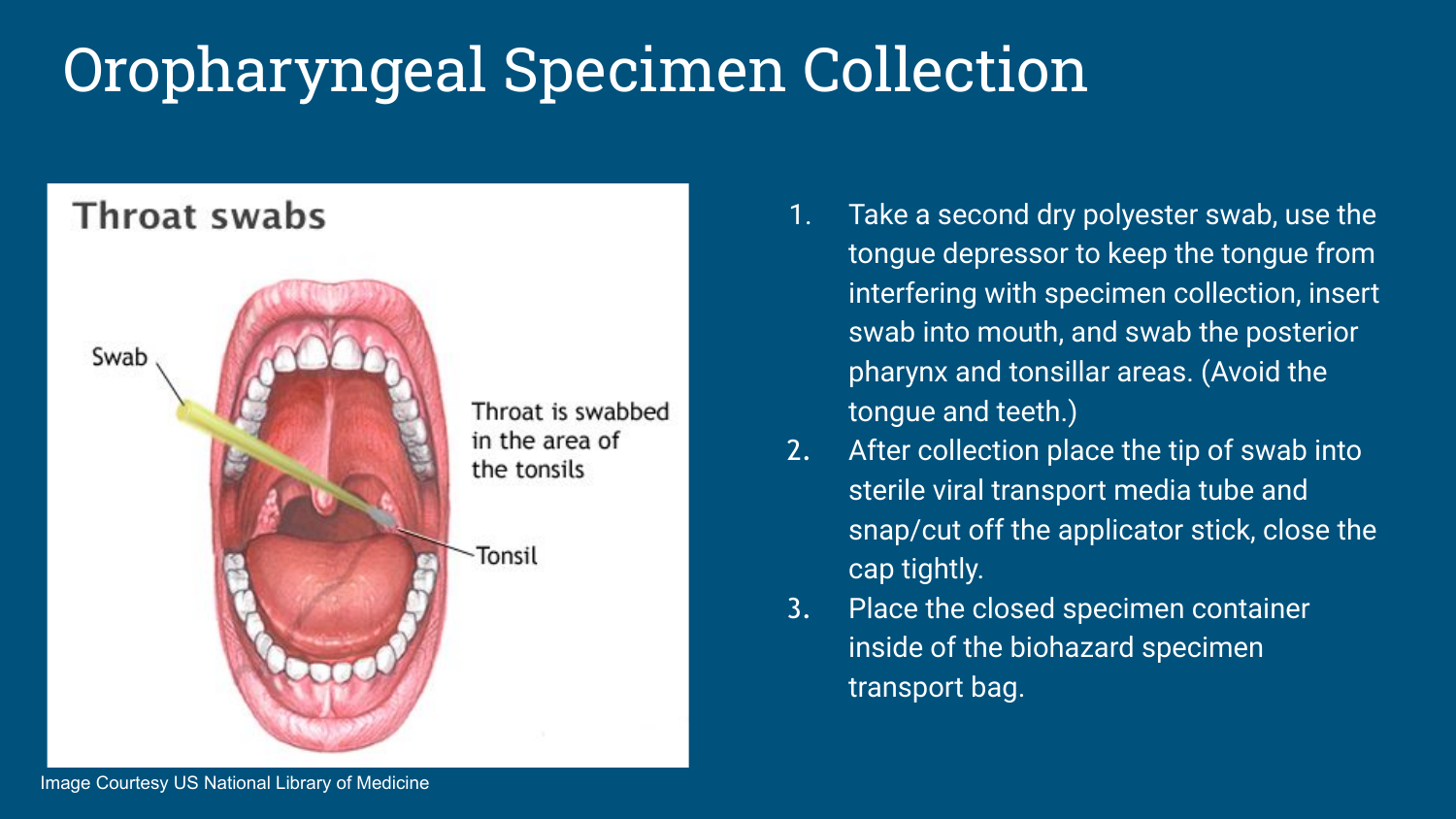



- 6. **N95**
- $7.$ **Hand Hygiene**
- 
- **Hand Hygiene**
- **Eye Protection**
- **Hand Hygiene** 6.
- 7. **N95**
- **Hand Hygiene** 8.

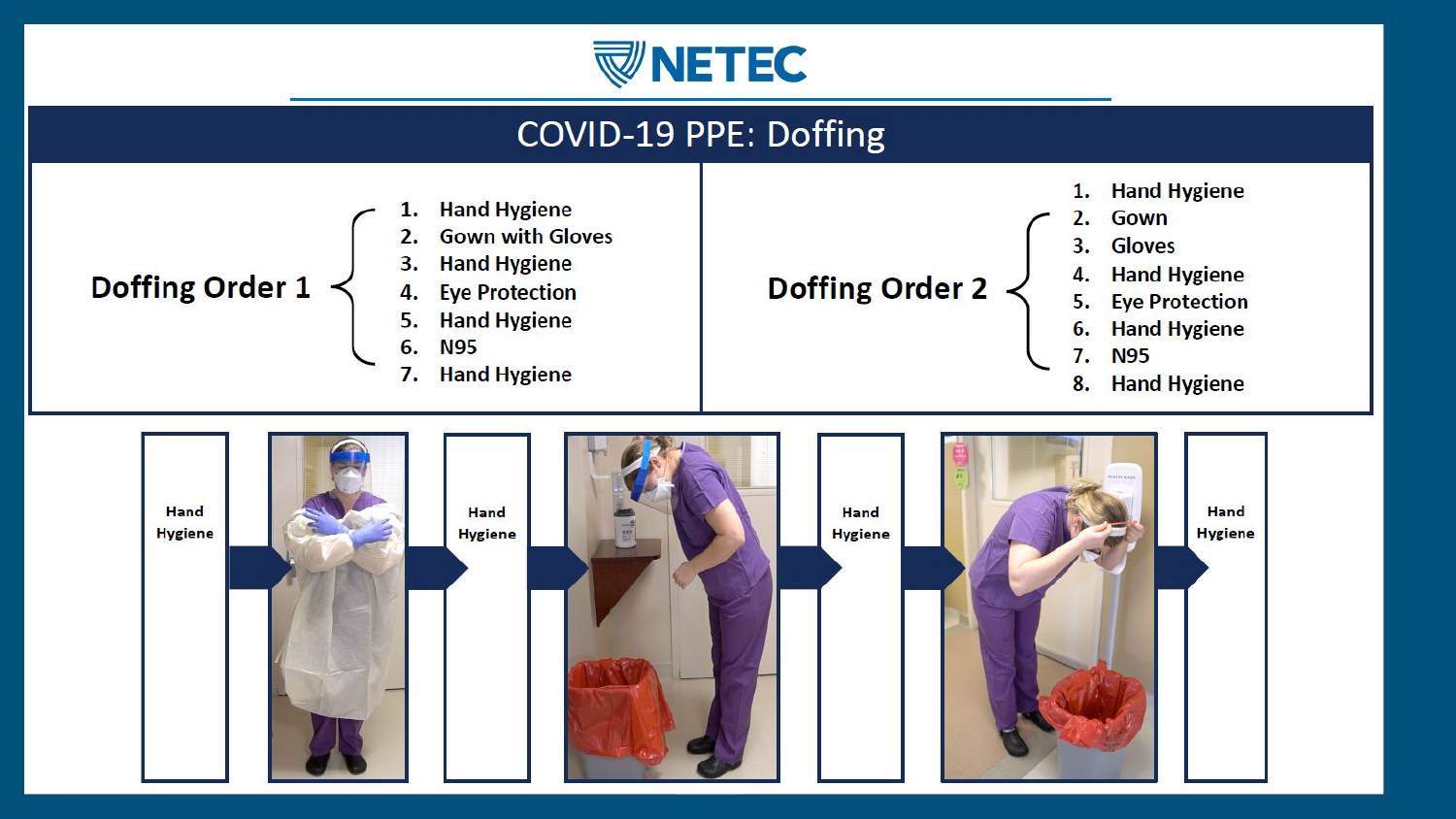#### **Removing Your Respirator**



DO NOT TOUCH the front of the respirator! It may be contaminated!



Remove by puling the bottom strap over back of head, followed by the top strap,<br>without touching the respirator.



Discord in waste container. **WASH YOUR HANDS!** 

Employers must comply with the OSHA Respiratory Protection Standard, 29 CFR 1910.134 if respirators are used by employees performing work-related duties.

1 Manufacturer instructions for many NIOSH approved disposable respirators can be found at www.adc.gav/niosh/npptl/tapics/respirators/disp\_part/

2 According to the manufacturer's recommendations

For more information call 1-800-CDC-INFO or go to http://www.cdc.gav/niceh/npptl/topics/respirators/



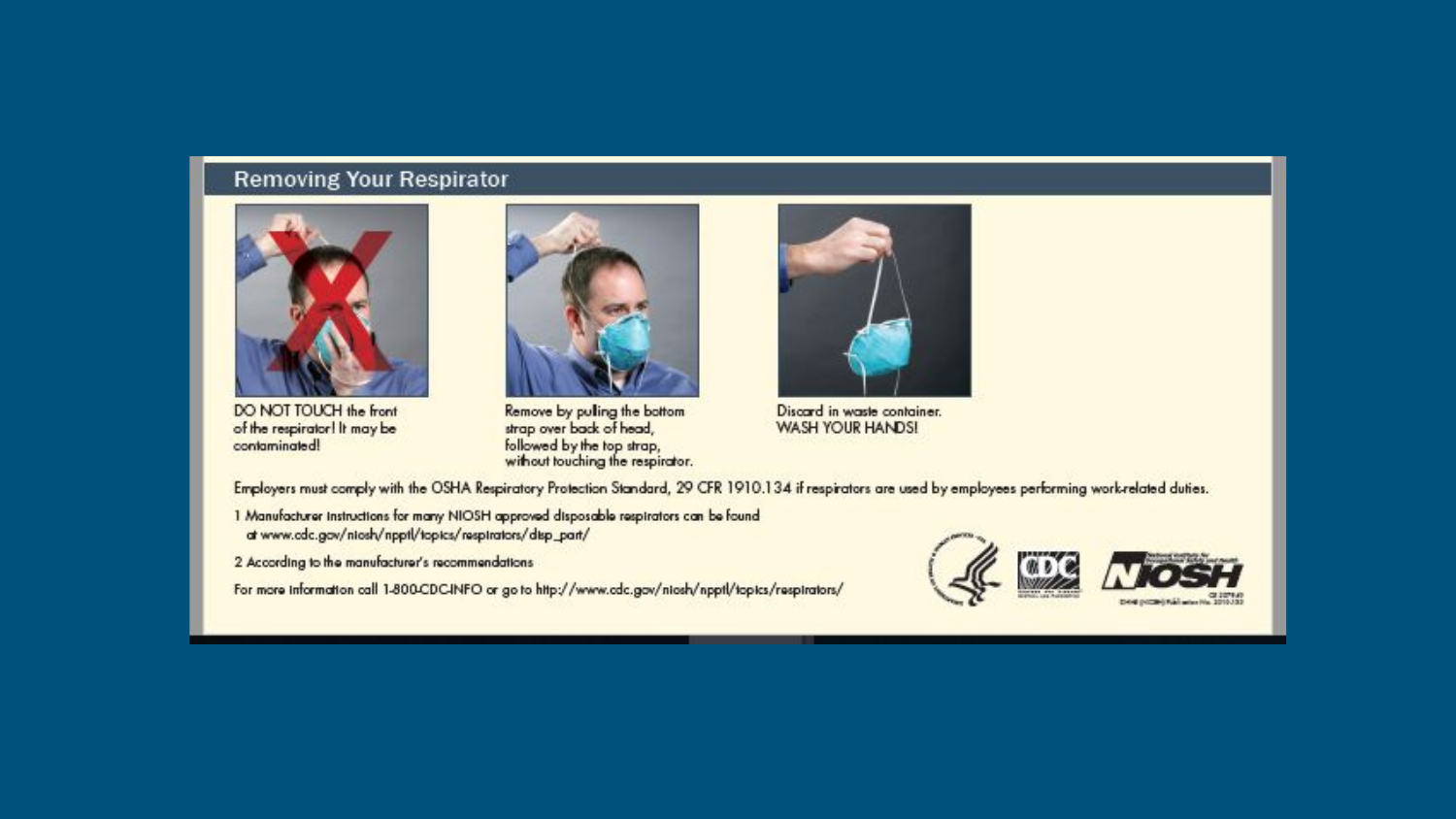### Complete the process

- Dispose of all used PPE in clients outdoor trash receptacle.
- Ensure that *your* name (e.g. the person collecting the specimen) is on public health's list for contact monitoring by calling your local public health agency.
- Collected lab specimens should be delivered to the State Laboratory Monday-Friday 8am -5pm
- Visit <https://www.colorado.gov/pacific/cdphe/courier-information> or call 303-815-7220 to access state courier service.
- Specimen test requests must be completed through the LabOnLine test request portal: <https://sites.google.com/state.co.us/lsd-horizon-lims/labonline>